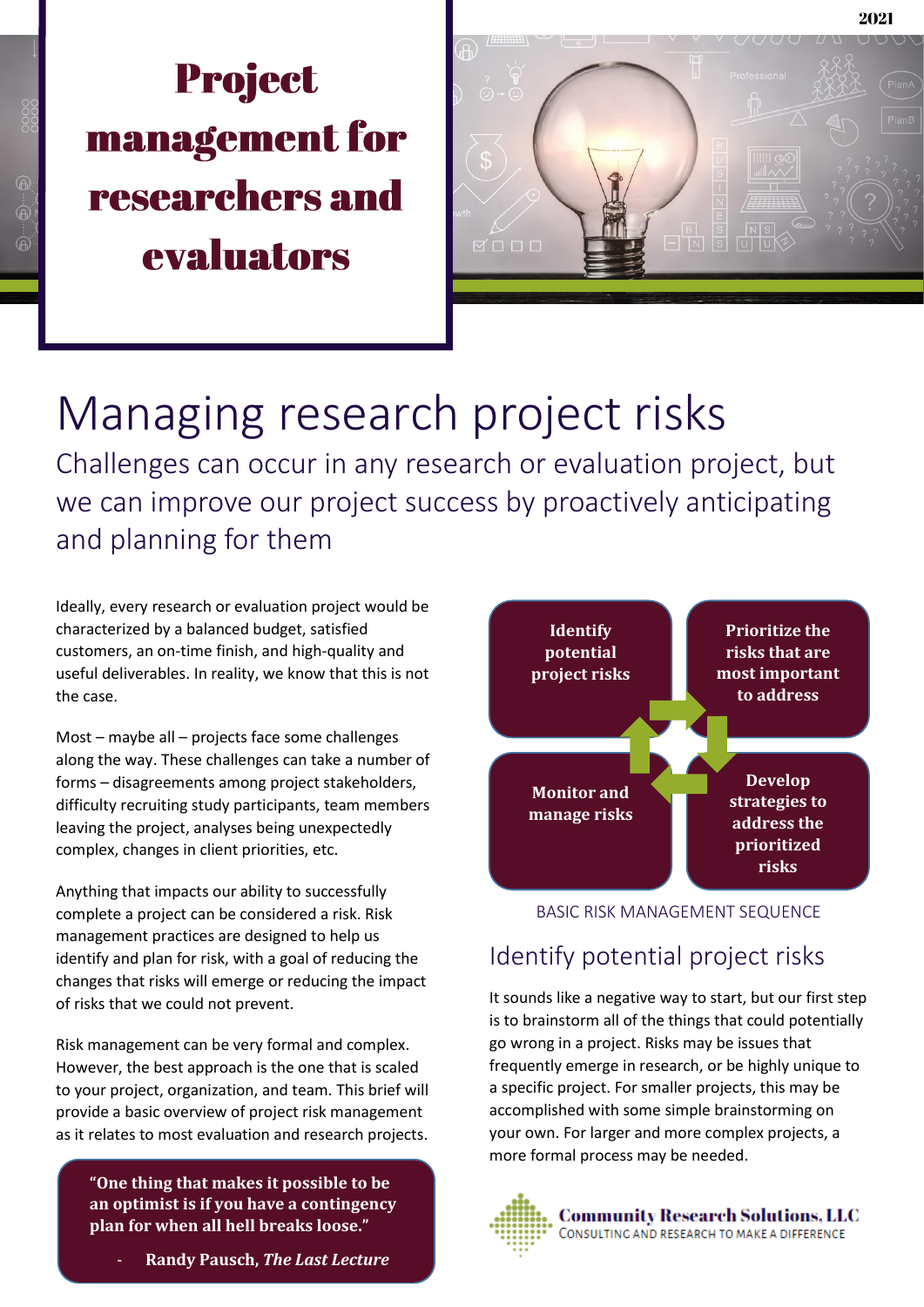## **Sample project risks**

A multi-agency coalition hires you for an evaluation project. The partner who contracted with you presented a clear vision for the project, but it becomes clear that other partners do not agree about the project priorities or approach.

At the beginning of a project, you agreed to make a public presentation of your evaluation results to community stakeholders. The results were not as positive as the client had hoped, and they are no longer comfortable sharing the results.

As part of an evaluation being conducted for a human service agency, you will survey program participants. Agency staff agree to provide you with participant names and contact information for you to use in recruitment, but miss the deadline for sharing the information.

You develop a project work plan that will be carried out by a 3-person evaluation team, who each bring different skills and background. Midway through the project, one of the team members unexpectedly takes another position and leaves the project.

Your project requires qualitative interviews with community members. Despite having a plan for outreach and engagement, people are not signing up for interviews as quickly as you had hoped.

You are planning a series of community focus groups, but just before you are about to start a global pandemic erupts.

An agency contracts with you to conduct some quantitative analysis of their client records. When you receive the file, you find that it is not as "analysis-ready" as you had expected and will require significant cleaning before you can begin.

You are hired to convene community meetings to gather feedback about a potential city policy change. One cultural community that may be disproportionately impacted by the policy is reluctant to participate due to historical experiences of marginalization in their relationships with the city.

Three different evaluation projects all have reports due around at the same time, and you are worried about your capacity to get them all done.

As you identify potential risks, think about how they would impact the project if they emerged. Would they impact your scope? Timeline? Project quality? Cost? Stakeholder satisfaction? Something else?

At this stage, the goal is simply to list possible risks. Use your experience from past projects, or "best practice" guidelines to generate ideas. Some risks can be unpredictable – such as natural disasters, civil unrest, global pandemics, or staff illness. However, as you think about your specific project, you should be able to identify quite a few possible risks.



#### Tip: Engage your project team and stakeholders in your brainstorming

If you are working as part of a larger project team, it can be very helpful to have the full team brainstorm together. Not only might you end up with a more complete set of potential risks, but this also provides a foundation for collaboratively figuring out how you should manage these risks throughout the project.

It can also be helpful to include information from external collaborators or the client agency. While it may be appropriate based on your relationship, you do not necessarily need (or want) to invite clients to a meeting to discuss all of the ways that their project may go awry. However, you could identify stakeholders with relevant experience and interview them to identify potential project risks.



#### Tip: Try to identify the "root causes" for each identified risk

As you develop your list of potential risks, try to identify the root causes of the risk. The better you understand the potential risk, the better you'll be able to develop a plan to avoid or mitigate it. Try to describe risks using this format: "Due to  $\qquad \qquad ,$ may occur, causing \_\_\_\_\_ impact."

Understanding what may cause the risk will be vital in developing an appropriate plan. Rather than just describing broad risks related to not meeting deadlines or not developing strong products, dig into the "why" so that you develop strategies to address the specific risk.

For instance, while the impacts are the same, the issues described in the left column below will have different solutions than the ones on the right.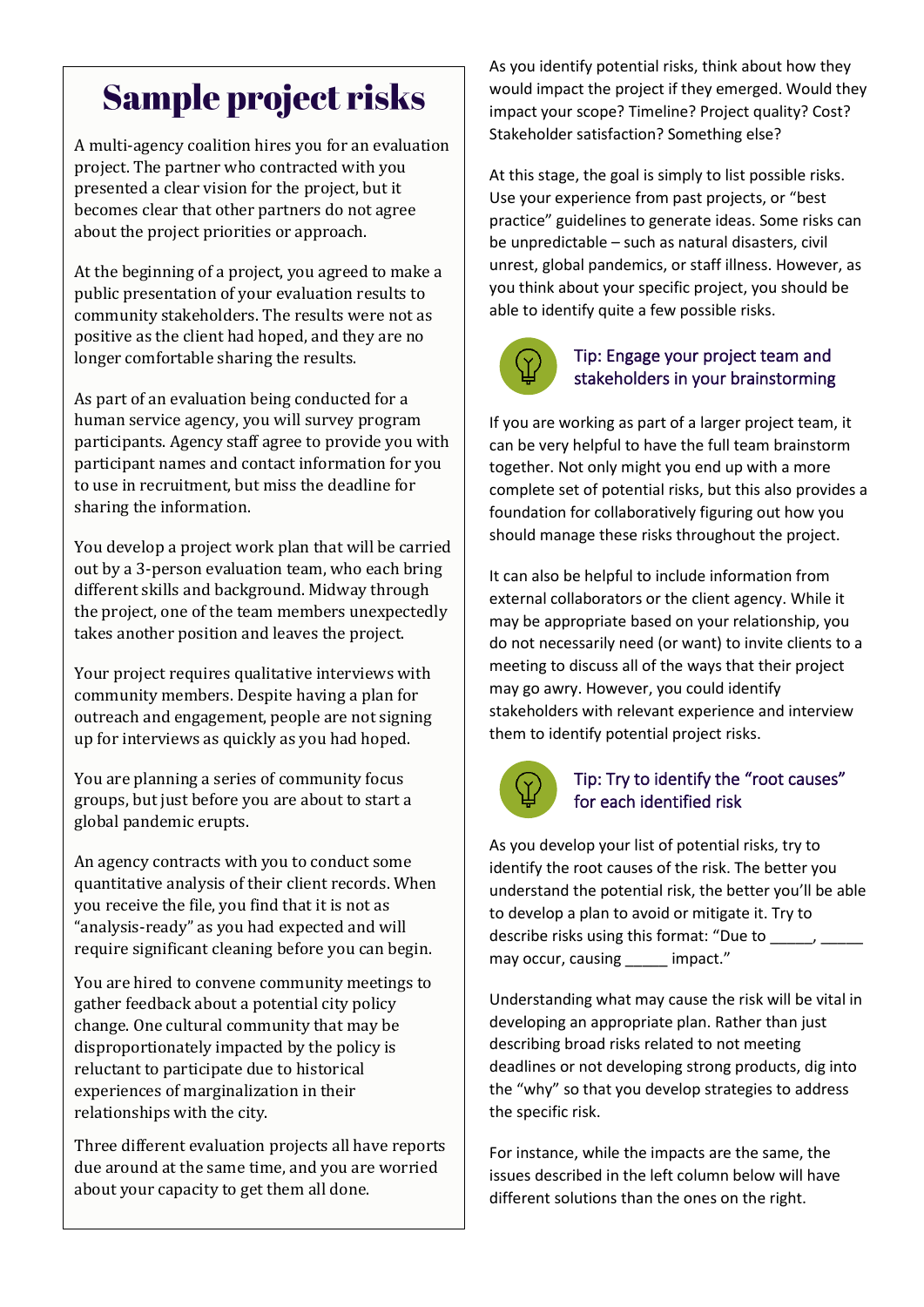"Due to limited experience with qualitative analysis, I may not analyze data appropriately, reducing the quality of my analysis and limiting my ability to make strong recommendations"

"Due to low attendance at meetings, the evaluation advisory team struggles to reach consensus, impacting my ability to design a project that meets their needs and delaying timelines"

"Due to a high workload, I may not have time to double check my coding, reducing the quality of my analysis and limiting my ability to make strong recommendations."

"Due to high levels of conflict, the evaluation advisory team has difficulty reaching consensus, impacting my ability to design a project that meets their needs and delaying timelines"

"Due to previous experiences of racism and marginalization, some community members may decline to participate in focus groups, limiting the generalizability of the results and contributing to potentially inequitable recommendations."

"Due to a limited translation budget, some community members may be unable to participate in focus groups, limiting the generalizability of the results and contributing to potentially inequitable recommendations"

## Prioritize the risks that are most important to address

Once you have identified the potential risks, you do not need to develop complicated plans to address every single one. Instead, you want to focus on those that are most important. Typically, this assessment is based on a consideration of two issues: the **likelihood** that the risk will occur and the **potential impact** that it would cause if it did occur.

Analyzing the likelihood and potential impact of risks can be subjective. You do not need to assess the exact probability that a risk will occur. However, it is important to try to assess the general likelihood of the risk. Based on your team's collective experience and knowledge of the project, what challenges seem most likely to occur? A risk prioritization matrix can be helpful in classifying risks according to likelihood and potential impact.



#### RISK PRIORITIZATION MATRIX

#### Tip: If a simple matrix doesn't help establish priorities, add more detail

If you have a lot of risks, or need to fine-tune the prioritization more, you could add more detail to this matrix, such as rating likelihood and impact as very low, low, medium, high, or very high.

## Develop strategies to address the prioritized risks

Once you have completed the risk prioritization matrix, you can identify the risks that should be addressed in your planning. Most likely, you will want to develop plans to address any risks that are both high impact and high likelihood, while deciding not to worry about those that are both low impact and low likelihood. You'll need to make some decisions about which other risks to address, such as those that are unlikely to occur but would have a significant impact